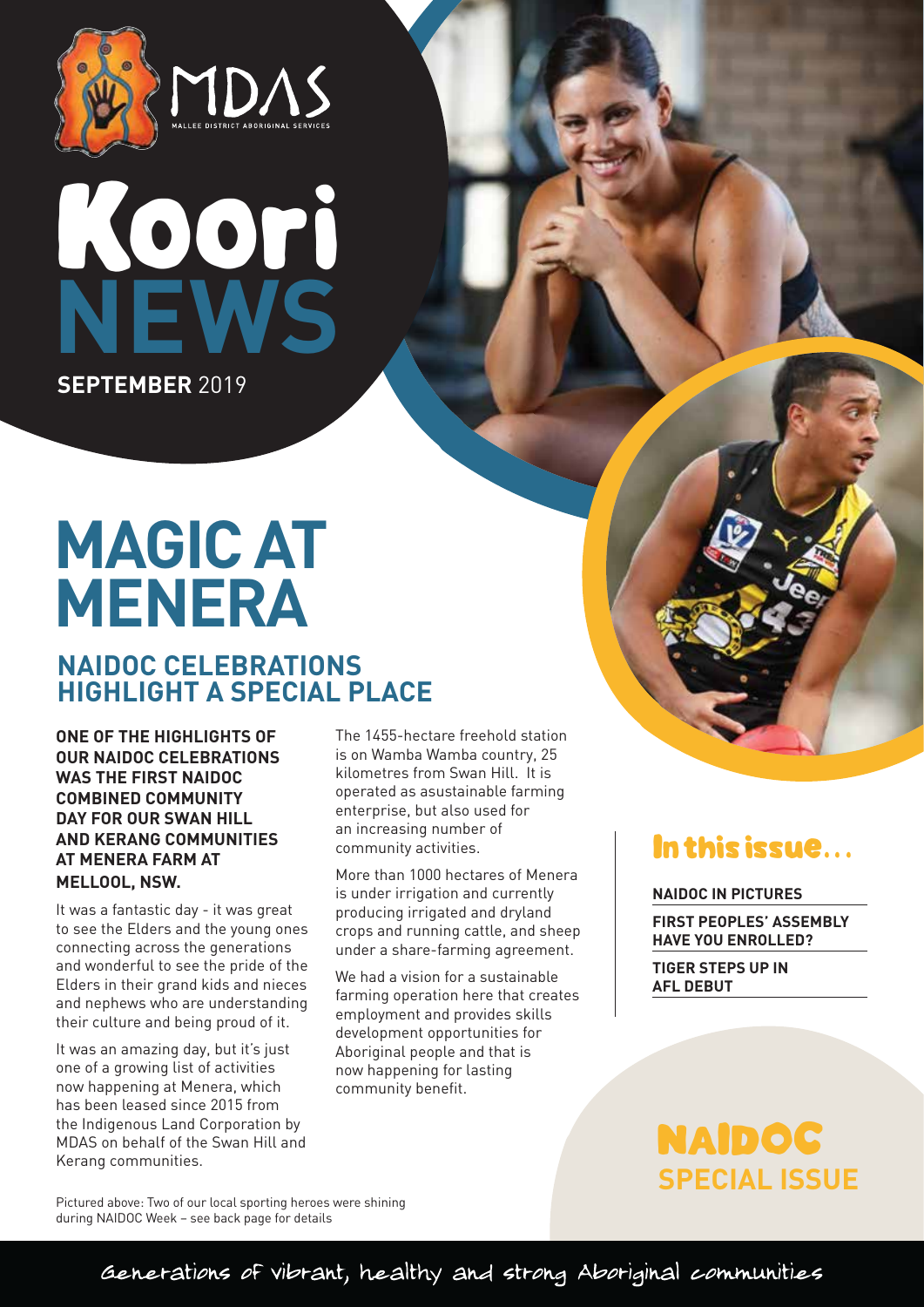## **AWARD FOR BEING THE VOICE OF CHANGE**

The esteemed Liberty Victoria Voltaire Award has been made to a collaborative project led by Mildura's Indi Clarke and his colleague at the Koorie Youth Council Anna Cerato.

The Voltaire Award honors the importance of the stories in Ngaga-dji that are from the heart. They are about love, trauma, strength, discrimination and healing, about justice and equality.

The Ngaga-dji (hear me) project by the Koorie Youth Council voices the experiences of Aboriginal young people within the youth justice system. Ngagadji is driving the change Victoria's youth justice system needs to enable Aboriginal children to thrive in their communities.

They are children telling their stories because they trust us to listen and for all of us to take action on the Ngaga-dji solutions, Indi said.

Congratulations Indi and Anna. Visit the Ngaga-Dji Project website to find out more: www.ngaga-djiproject.org.au/

#### **WHY IS IT SO HARD TO STICK WITH A PHYSICAL ACTIVITY PROGRAM IN THE BEGINNING?**

It's because you are changing something. You are breaking old deeply ingrained habits and replacing them with new ones. If you have been in the same bad routine for a long time, it won't go away easily.

Habits cling to you as much as they can. The good thing is that over time this can work for you! Your body will become used to being active on most days of the week, and it will become a habit in its own right.

That's why we're in on the 10,000 steps challenge. A little bit of activity every

day is a great way to start. Talk to the Deadly Choices team at MDAS to find ways to get started.

Talk to the Deadly Choices team at MDAS to find ways to get started…and when you do, book in for a health check at Mildura, Swan Hill or Kerang to score one of the amazing new Deadly Choices shirts!

Pictured looking deadly are Boris (Rebecca) Wilson (Aboriginal Health Worker); Paul Roberts (Aboriginal Health worker) and Rose McBride (Aboriginal Health Practitioner).

## **1,000 STEPS IN AUGUST - WE'RE IN!!**

**HEPATITIS IS ONE OF THE KEY CAUSES OF LIVER DISEASE IN OUR COMMUNITY. HEPATITIS MEANS INFLAMMATION OF THE LIVER.** 

In Australia 210,000 people are living with hep B and hep C is five times higher in our mob.

Prevention is best – find out how!

Testing is available

Hepatitis can be managed

Community hepatitis talks are being held this month, so take the chance to get more info.

August 14 MDAS Mildura 10.30 am August 15 MDAS Swan Hill 10 am August 15 MDAS Kerang 1 pm



## **HEPATITIS IS EVERYONE'S BUSINESS SO 'B' INFORMED!**

## MDAS NEWSLETTER | NAIDOC SPECIAL ISSUE | SEPTEMBER 2019

# Koori  **NEWS**



Pictured above: Indi Clarke and Anna Cerato with their award



#### **THE RICHMOND INSTITUTE IS HERE! CHALLENGE YOURSELF!**

It's so exciting that the Mallee now has its very own Richmond Institute of Sports Leadership campus, a partnership between Richmond Football Club and Swinburne University.

The institute is a unique program aimed at developing the next generation of leaders in the sports industry and within our community.

It's available to young leaders in any area of sport – not just football. Students successfully completing the program can progress to a Swinburne university degree, in a range of undergraduate courses in Business, Exercise & Sport Science, Education and Health Science with up to one semester's credit into these degrees.

The Richmond Institute focusses on growing a student's character, resilience and confidence so graduates are match fit, work ready and life ready!

Students also have the opportunity to attend national and international trips, and gain extra qualifications including First Aid, ASCA Strength & Conditioning, Mental Health First Aid, ASADA Level 1 & 2, Sport Australia Coaching, Level 1 AFL, Teacher of Swimming and Water Safety and Pool Lifeguard.

Enrolments are now open – find out more at www.richmondinstitute.com.au/ mildura



Pictured:



Richmond Institute ambassador Neil Balme

Awesome sound, awesome vibe, awesome messages – we love it and love the video (see who you can recognise!) Check it out, like it share it!

## **'BROWN SKIN' PAYS TRIBUTE TO OUR 'BLACK QUEENS'**

**BIG SHOUT OUTS TO OUR VERY OWN PHILLY WITH THE RELEASE OF HIS SINGLE "BROWN SKIN" FEATURING WAARI.** 

## **MALLEE GAMBLING RESEARCH PUBLISHED**

**A RESEARCH PROJECT INVESTIGATING GAMBLING HARM IN ABORIGINAL COMMUNITIES IN THE MALLEE AND GIPPSLAND HAS BEEN PUBLISHED IN THE NATIONAL JOURNAL OF GAMBLING STUDIES.**

Aboriginal and Torres Strait Islander people in Victoria are more likely to gamble and to experience gambling harm than non-Indigenous people.

The paper, by La Trobe University researcher Sarah MacLean, (access it here http://link.springer.com/ article/10.1007/s10899-019-09858- 9) looked at why gambling was a

**IEILBROWN SKINI** 

popular pastime and to develop more effective gambling interventions.

The research was done in partnership with Mallee District Aboriginal Services and the Gippsland and East Gippsland Aboriginal Cooperative.

It involved interviews with 50 people in Mildura and Bairnsdale who had experience of gambling or had been affected by another person's gambling.

While many people find gambling an opportunity for community gatherings and socialising, people also observed gambling addiction was contributing to poverty, depression, family violence, shame and isolation.

The research also showed that people who need support with gambling are reluctant to access it because of shame and embarrassment.



MDAS has programs to support you if you or a family member has concerns about gambling.

Get in touch with our MDAS Social and Emotional Wellbeing team to find out more.

One of the report's authors, Darlene Thomas



Philly's kicking goals everywhere at the moment – also check out his beautiful collaboration with Christine Anu "Heal Together", released in September. Well done Philly!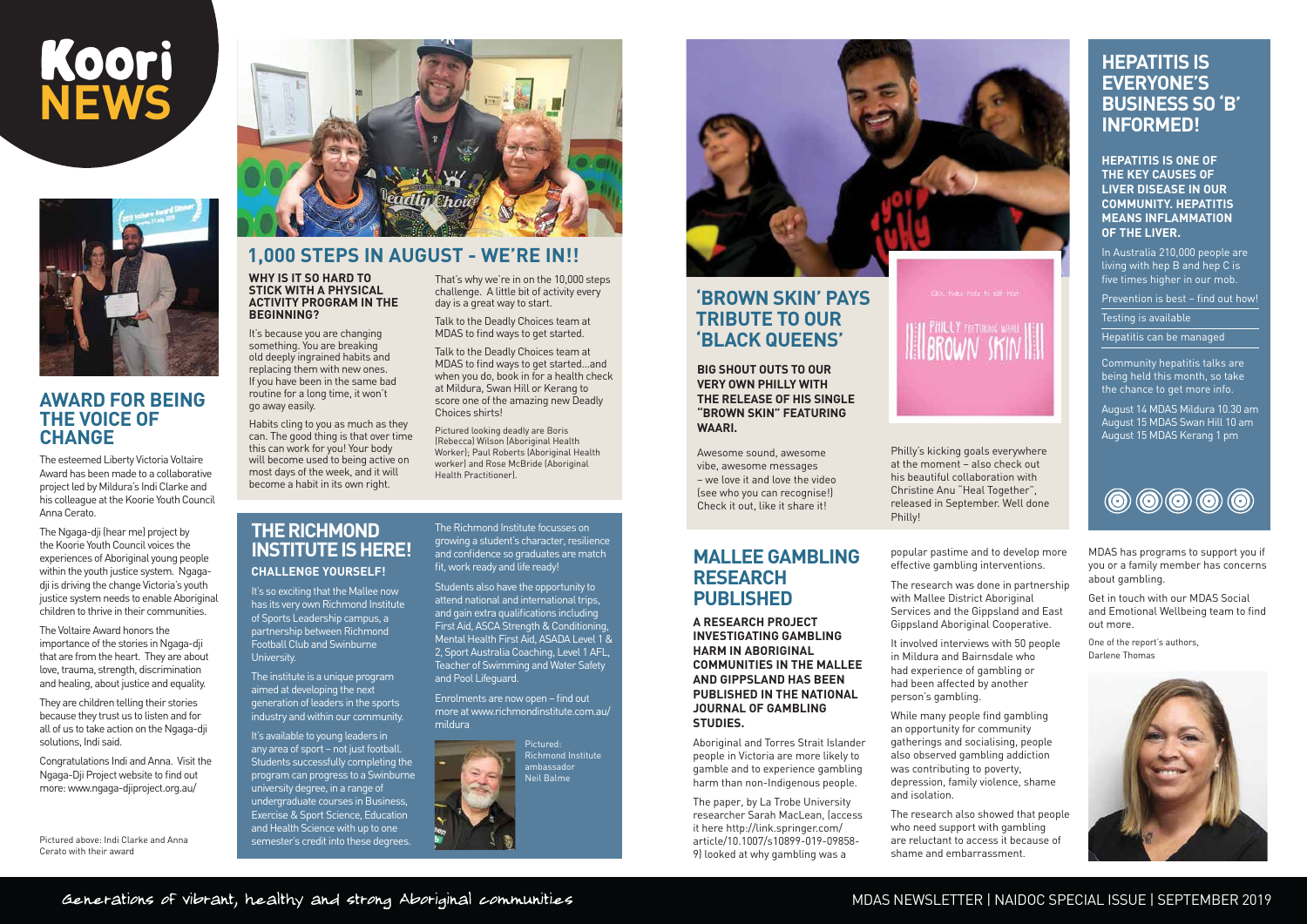#### **NAIDOC WEEK AROUND THE MALLEE**

NAIDOC Week celebrations were bigger and better than ever across the Mallee this year, with celebrations and events in Mildura, Robinvale, Swan Hill and Kerang.

It was great to see so many community members at our traditional flag raisings and community days – every year NAIDOC week grows and more people come on board with us.

#### **MILDURA-ROBINVALE**

## **THANKS EVERYONE** NAIDOC 2019 WAS AMAZING

NAIDOC kicked off with a fabulous community corroboree at Mildura – where our community dance groups braved some tough weather to show off their moves!

The flag raising at Mildura was one of the biggest ever…and there was a great vibe at the Robinvale flag raising as well.

NAIDOC is a great opportunity to partner with so many organisations – and that involved ceremonies at schools, sporting events (basketball day and SFNL Indigenous Round) and a special Welcome Baby to Country.



#### **SWAN HILL-KERANG**

NAIDOC at Menera was magic!

It was the first time for quite a few Elders to get back on country at Menera, and it meant a lot – especially when they watched the pride of the young ones doing their dances in a special performance.

The flag raisings at Swan Hill and Kerang are always a highlight, with a march and barbecue at MDAS Swan Hill, and morning tea at Kerang.

Elders' lunches, a Welcome Baby to Country ceremony and the footy Indigenous round games provided plenty of opportunities to get involved.







Generations of vibrant, healthy and strong Aboriginal communities











MDAS NEWSLETTER | NAIDOC SPECIAL ISSUE | SEPTEMBER 2019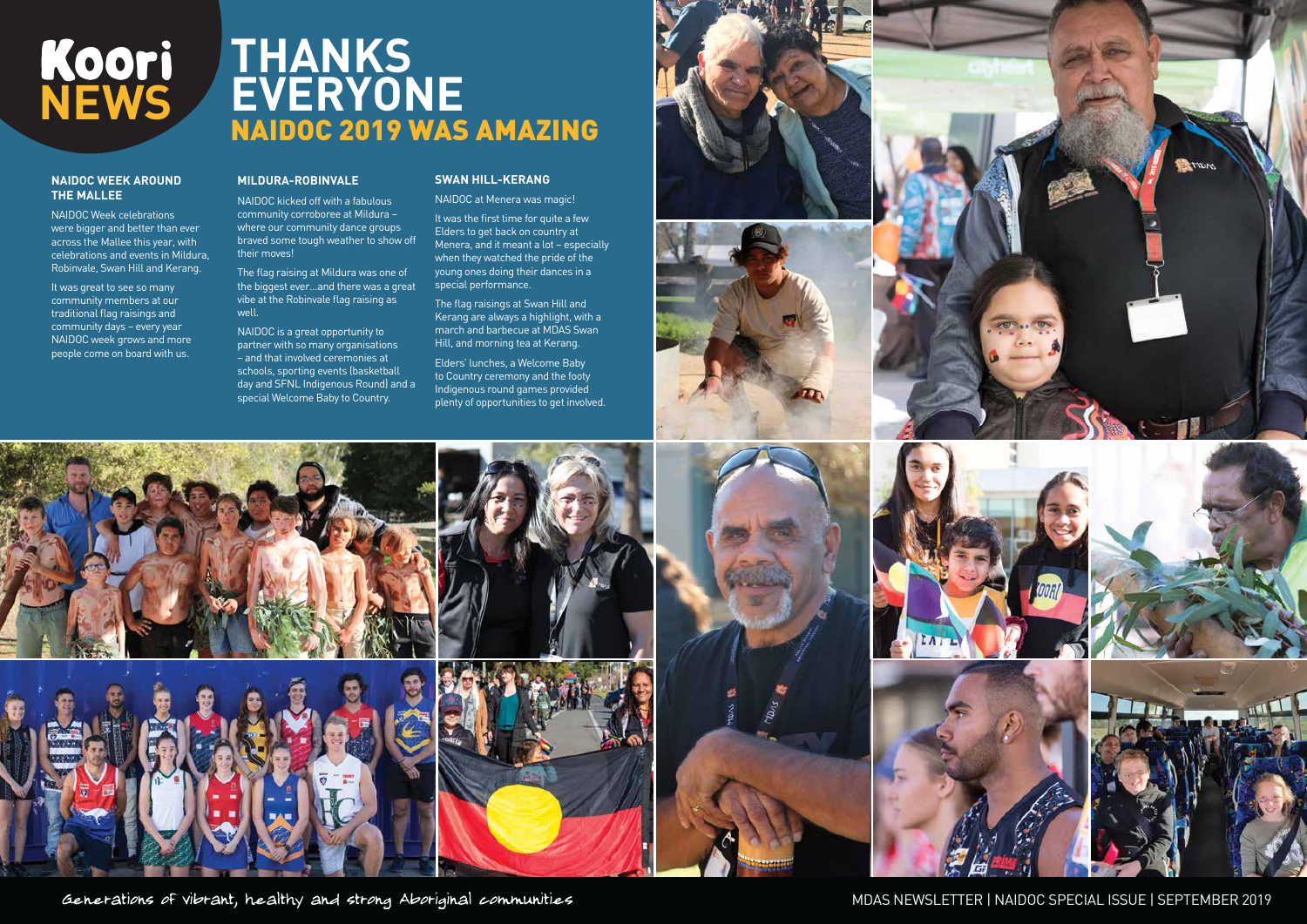## **OUR AMAZING NAIDOC ACHIEVERS**

CONGRATULATIONS TO THE MILDURA NAIDOC AWARD WINNERS FOR 2019

# Koori  **NEWS**

## **AUNTY BEV PETER**

#### **COMMUNITY EXCELLENCE AWARD - ADA PETERSON**

A proud Barkindji Woman, strong and resilient Ada, inspires all around her to give back to their community and she works tirelessly for all the families she touches whether it be in her role at MDAS or as a community member. Ada constantly puts others before herself and nothing is ever too much to give when helping her community. Ada is an inspiration and a truly valuable member of this community. She is committed to strengthening understanding between Aboriginal and non-Aboriginal Australians so that we walk together towards reconciliation. Ada's connection with the non-indigenous community has earned her respect from those colleagues and are always calling upon her for advice and

collaboration on cultural matters in the community. Ada is committed to developing a vision and achieving corporate goals by embedding the cultural strengthening lens and understanding across community.



#### **SHELBY HOOKER**

#### **- SPORTS AWARD**

Shelby is a local youth and attends Merbein P/10 school where she is known as a dedicated and very trustworthy young person. Shelby is 1 of 6 children and her cultural ties are Barkindji, Ngemba, and Urallarii on her grandmother's side of the family, from Brewarrina NSW. Shelby has attended Youth Leadership programs and is a great mentor to kids that she interacts with at all levels of sports, in basketball and football, in education and community. Shelby excels at whatever she puts her mind to. She is

energetic, vibrant and has developed a fitness plan that she executes that on a daily basis. She is a role model for the younger girls at her clubs and mentors them through running training sessions designed to build on their individual strengths and abilities.



## **VICTORIA LAURIE**

#### **- VOLUNTEER AWARD**

Victoria Laurie is a compassionate person the quiet achiever, the foster parent, carer or volunteer. Vicki ensures her children, grandchildren and foster children are given the best opportunities in life and supported in their goals. So many people in Vicki's life are grateful for having a loving mother, grandmother or foster mum they can rely on whenever they need her.

Vicki is a compassionate individual who has dedicated her life to making a positive change in the lives of children in the foster care system and this award is recognition for her work in community.



### **ORGANISATION AWARD**

#### **- MDAS FAMILY WELLBEING PROGRAM**

The MDAS Wellbeing Program started working at Chaffey Secondary College last year and at Mildura Primary School this year.

The program recognised the ability for schools to build a stronger connection with MDAS and its students and to access more support when working with Koorie students. Darlene and her team have done an amazing job in working within the schools and working to strengthen students and support their wellbeing.

## **SHARNI KARPANY**

#### **- YOUTH AWARD**

Sharni is a proud Barkindji – Ngarrindjeri women in the final stages of completing her Traineeship which includes a Cert III in Community Services. She has previously completed a Cert III in Business. Sharni is currently employed by MDAS in the Youth Services team. Part of her current role means helping support the MDAS Too Deadly Leaders Program among other youth projects. Sharni was the Chair of the NAIDOC Committee this year and has shown her exceptional leadership

and organisational skills in ensuring that NAIDOC events were professionally planned and enjoyed by everyone who attended.

## **KATHY POTTER**

#### **LIFETIME ACHIEVEMENT -HONOR ROLL**

Kathy Potter (O'Donnell) is the daughter to Ronnie and Shirley O'Donnell and the eldest child of five children, siblings who are Ronald (Bud), Debra, Stanley and Sandra (Sandy). Kathy has lived in the Dareton and Mildura area all her life. Kathy is a very proud Barkindji woman and loves her connections to her people and to her land. Kathy went to Coomealla High School back in the 1970s and after leaving school she got a job waitressing and cooking. She gained a traineeship to work for Social Security (Centrelink) and has later worked at National Parkes and Wildlife and at Mildura Aboriginal Corporation as a Health Worker. Kathy then decided that she wanted to do more for her people especially the younger generation, so went on to study in Koori Education at Ballarat University in the early 1980s and is still working in

schools now where she strongly encourages our young ones to stay at school and get the best education possible. Kathy is a passionate person and loves working with her community in all areas that she feels need her support.



#### **DAMEK JONES**

#### **- APPRENTICE AWARD**

Damek was born in Mildura and lived in Wentworth with this grandparents Dawn and Des Jones before going back to live with his mum. Damek attended Wenworth Public School and then went to Coomealla High School and finished his school to year 12 level at the Mildura Senior College at the Clontarf Foundation.

Damek started his apprenticeship at Frank Stockman plumbing three years ago and is well on the way to completing his apprenticeship. Damek has done boxing and football and still plays for Wentworth Football Club.